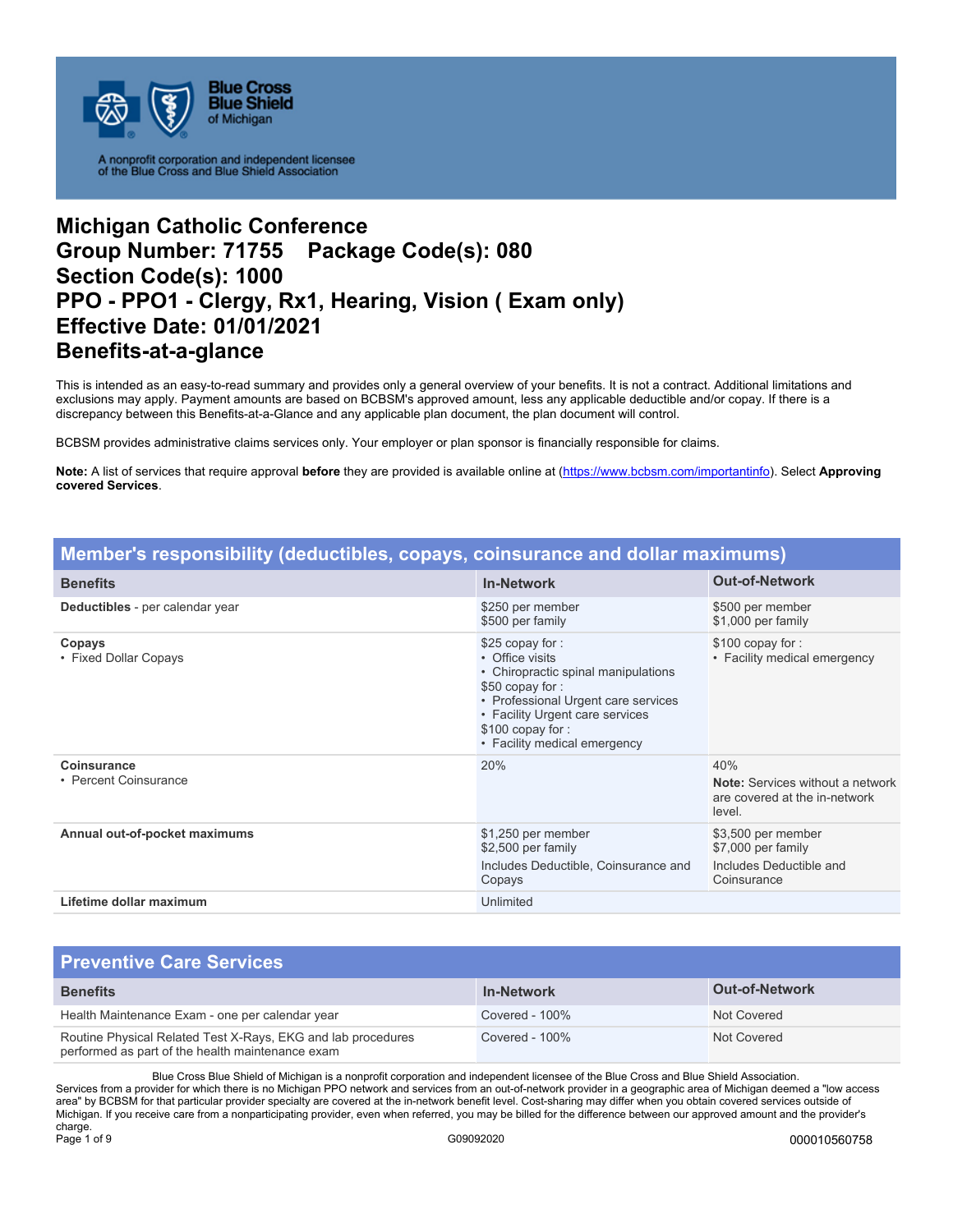| <b>Benefits</b>                                                                                                                                                                                                                                                                                                 | <b>In-Network</b> | <b>Out-of-Network</b>          |
|-----------------------------------------------------------------------------------------------------------------------------------------------------------------------------------------------------------------------------------------------------------------------------------------------------------------|-------------------|--------------------------------|
| Annual Gynecological Exam - two per calendar year, in addition to health<br>maintenance exam                                                                                                                                                                                                                    | Covered - 100%    | Not Covered                    |
| Pap Smear Screening - one per calendar year                                                                                                                                                                                                                                                                     | Covered - $100\%$ | Not Covered                    |
| Mammography Screening - one per calendar year<br>includes 3D Mammography                                                                                                                                                                                                                                        | Covered - 100%    | Covered - 60% after deductible |
| Contraceptive Methods and Counseling                                                                                                                                                                                                                                                                            | Not Covered       | Not Covered                    |
| Prostate Specific Antigen (PSA) screening - one per calendar year                                                                                                                                                                                                                                               | Covered - $100\%$ | Not Covered                    |
| Endoscopic Exams - one per calendar year                                                                                                                                                                                                                                                                        | Covered - $100\%$ | Covered - 60% after deductible |
| Well Child Care<br>• 8 visits, birth through 12 months<br>• 6 visits, 13 months through 23 months<br>• 6 visits, 24 months through 35 months<br>• 2 visits, 36 months through 47 months<br>Visits beyond 47 months are limited to one per member per calendar year<br>under the health maintenance exam benefit | Covered - $100\%$ | Not Covered                    |
| Immunizations - pediatric and adult                                                                                                                                                                                                                                                                             | Covered - 100%    | Not Covered                    |

| <b>Physician Office Services</b>                                                                                              |                                 |                                |
|-------------------------------------------------------------------------------------------------------------------------------|---------------------------------|--------------------------------|
| <b>Benefits</b>                                                                                                               | <b>In-Network</b>               | <b>Out-of-Network</b>          |
| Office Visits                                                                                                                 | Covered - 100% after \$25 copay | Covered - 60% after deductible |
| Online Visits<br>Note: Services are payable when rendered through Blue Cross Online<br>Visits <sup>SM</sup> or BCBS providers | Covered - 100% after \$25 copay | Covered - 60% after deductible |
| <b>Office Consultations</b>                                                                                                   | Covered - 100% after \$25 copay | Covered - 60% after deductible |
| <b>Pre-Surgical Consultations</b>                                                                                             | Covered - $100\%$               | Covered - 60% after deductible |

| <b>Emergency Medical Care</b>                          |                                                                                                                         |                                                                |
|--------------------------------------------------------|-------------------------------------------------------------------------------------------------------------------------|----------------------------------------------------------------|
| <b>Benefits</b>                                        | <b>In-Network</b>                                                                                                       | <b>Out-of-Network</b>                                          |
| Hospital Emergency Room<br>Qualified medical emergency | Covered - 100% after \$100 copay; copay Covered - 100% after \$100<br>waived if admitted or for an accidental<br>injury | copay; copay waived if admitted<br>or for an accidental injury |
| Non-Emergency use of the Emergency Room                | Not Covered                                                                                                             | Not Covered                                                    |
| <b>Facility Urgent Care Services</b>                   | Covered - 100% after \$50 copay                                                                                         | Covered - 60% after deductible                                 |
| <b>Physician Urgent Care Services</b>                  | Covered - 100% after \$50 copay                                                                                         | Covered - 60% after deductible                                 |
| Ambulance Services - Medically Necessary Transport     | Covered - 80% after deductible                                                                                          | Covered - 80% after deductible                                 |

| <b>Diagnostic Services</b>                       |                                |                                |
|--------------------------------------------------|--------------------------------|--------------------------------|
| <b>Benefits</b>                                  | <b>In-Network</b>              | <b>Out-of-Network</b>          |
| MRI, MRA, PET and CAT Scans and Nuclear Medicine | Covered - 80% after deductible | Covered - 60% after deductible |
| Diagnostic Tests, X-rays, Laboratory & Pathology | Covered - 80% after deductible | Covered - 60% after deductible |
| Radiation Therapy and Chemotherapy               | Covered - 80% after deductible | Covered - 60% after deductible |

Blue Cross Blue Shield of Michigan is a nonprofit corporation and independent licensee of the Blue Cross and Blue Shield Association. Services from a provider for which there is no Michigan PPO network and services from an out-of-network provider in a geographic area of Michigan deemed a "low access area" by BCBSM for that particular provider specialty are covered at the in-network benefit level. Cost-sharing may differ when you obtain covered services outside of Michigan. If you receive care from a nonparticipating provider, even when referred, you may be billed for the difference between our approved amount and the provider's charge. Page 2 of 9 G09092020 000010560758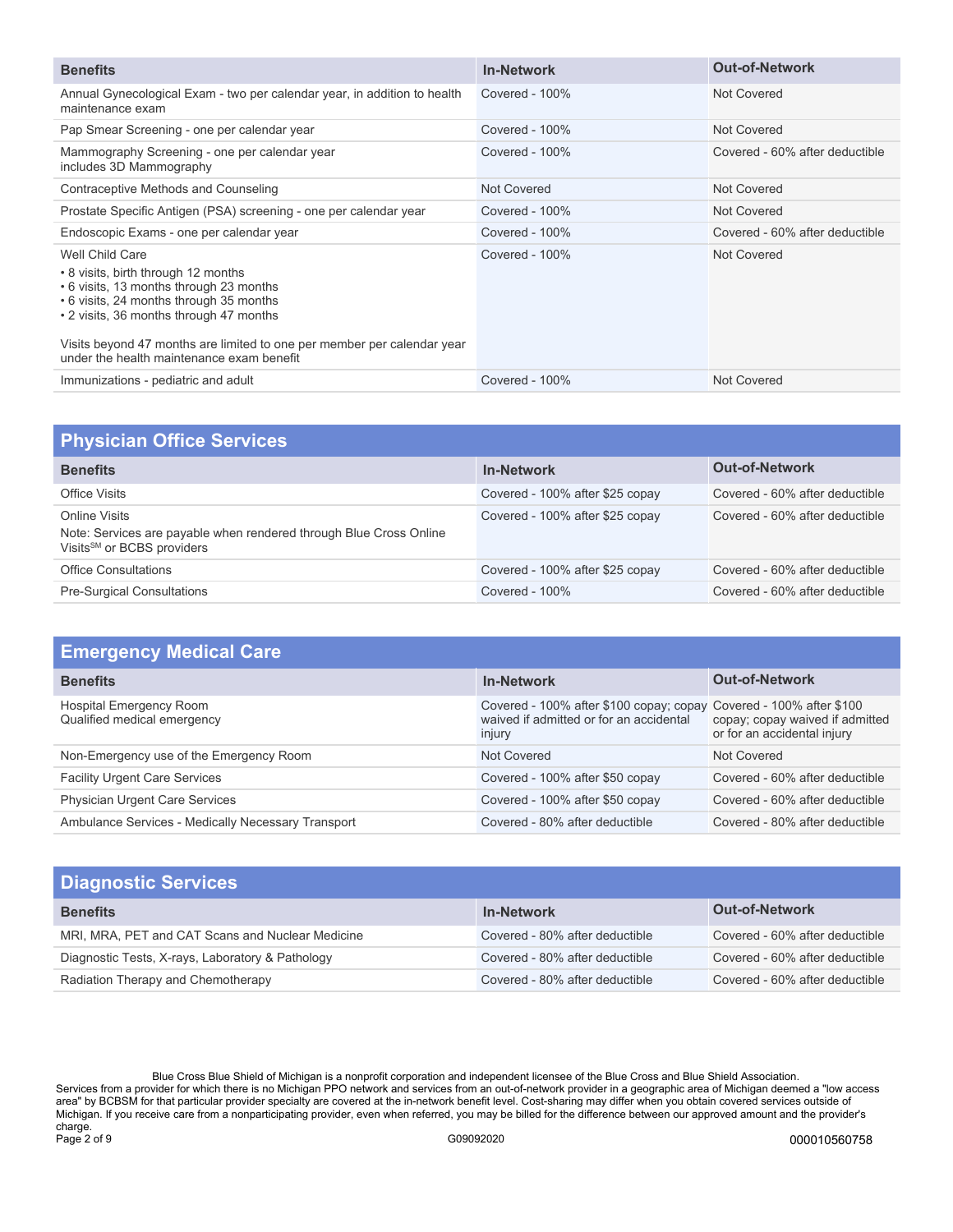| <b>Maternity Services Provided by a Physician</b> |                                |                                |
|---------------------------------------------------|--------------------------------|--------------------------------|
| <b>Benefits</b>                                   | <b>In-Network</b>              | <b>Out-of-Network</b>          |
| <b>Prenatal and Postnatal Care Visits</b>         | Covered - $100\%$              | Covered - 60% after deductible |
| Delivery and Nursery Care                         | Covered - 80% after deductible | Covered - 60% after deductible |

## **Hospital Care** \* You have Blue Distinction Specialty Care Benefits (BDSC), please refer to the BDSC page for specific cost share information

| <b>Benefits</b>                                                                                      | <b>In-Network</b>              | <b>Out-of-Network</b>          |
|------------------------------------------------------------------------------------------------------|--------------------------------|--------------------------------|
| Semi-Private Room, Inpatient Physician Care, General Nursing Care,<br>Hospital Services and Supplies | Covered - 80% after deductible | Covered - 60% after deductible |
| Inpatient Medical Care                                                                               | Covered - 80% after deductible | Covered - 60% after deductible |

| <b>Alternatives to Hospital Care</b>                                         |                                |                                |
|------------------------------------------------------------------------------|--------------------------------|--------------------------------|
| <b>Benefits</b>                                                              | <b>In-Network</b>              | <b>Out-of-Network</b>          |
| Hospice Care                                                                 | Covered - $100\%$              | Covered - $100\%$              |
| Home Health Care                                                             | Covered - 80% after deductible | Covered - 80% after deductible |
| <b>Skilled Nursing</b><br>Limited to a maximum of 120 days per calendar year | Covered - 80% after deductible | Covered - 80% after deductible |

## **Surgical Services** \* You have Blue Distinction Specialty Care Benefits (BDSC), please refer to the BDSC page for specific cost share information

| <b>Benefits</b>                                  | <b>In-Network</b>              | <b>Out-of-Network</b>          |
|--------------------------------------------------|--------------------------------|--------------------------------|
| Surgery (includes related surgical services)     | Covered - 80% after deductible | Covered - 60% after deductible |
| Sterilization<br>excludes reversal sterilization | Not Covered                    | Not Covered                    |

## **Human Organ Transplants**

| <b>Benefits</b>                                                                                                                               | <b>In-Network</b>              | <b>Out-of-Network</b>                          |
|-----------------------------------------------------------------------------------------------------------------------------------------------|--------------------------------|------------------------------------------------|
| Specified Organ Transplants<br>In designated facilities only, when coordinated through BCBSM Human<br>Organ Transplant Program (800-242-3504) | Covered - $100\%$              | Not covered except in designated<br>facilities |
| Kidney, Cornea, Bone Marrow and Skin                                                                                                          | Covered - 80% after deductible | Covered - 60% after deductible                 |

## **Behavioral Health Services (Mental Health and Substance Use Disorder)**

| <b>Benefits</b>                                                                                   | <b>In-Network</b>                                | <b>Out-of-Network</b>                           |
|---------------------------------------------------------------------------------------------------|--------------------------------------------------|-------------------------------------------------|
| Inpatient Mental Health Care and Substance Use Disorder Treatment                                 | Covered - 90%                                    | Covered - 90%                                   |
| Outpatient Mental Health Care and Substance Use Disorder Treatment<br>• Online Mental Health Care | Covered - 90%<br>Covered - 100% after \$25 copay | Covered - 90%<br>Covered - 60% after deductible |
| Office Equivalent Mental Health and Substance Use Disorder Treatment                              | Covered - 100% after \$25 copay                  | Covered - 60% after deductible                  |

Blue Cross Blue Shield of Michigan is a nonprofit corporation and independent licensee of the Blue Cross and Blue Shield Association. Services from a provider for which there is no Michigan PPO network and services from an out-of-network provider in a geographic area of Michigan deemed a "low access area" by BCBSM for that particular provider specialty are covered at the in-network benefit level. Cost-sharing may differ when you obtain covered services outside of Michigan. If you receive care from a nonparticipating provider, even when referred, you may be billed for the difference between our approved amount and the provider's charge.<br>Page 3 of 9 Page 3 of 9 G09092020 000010560758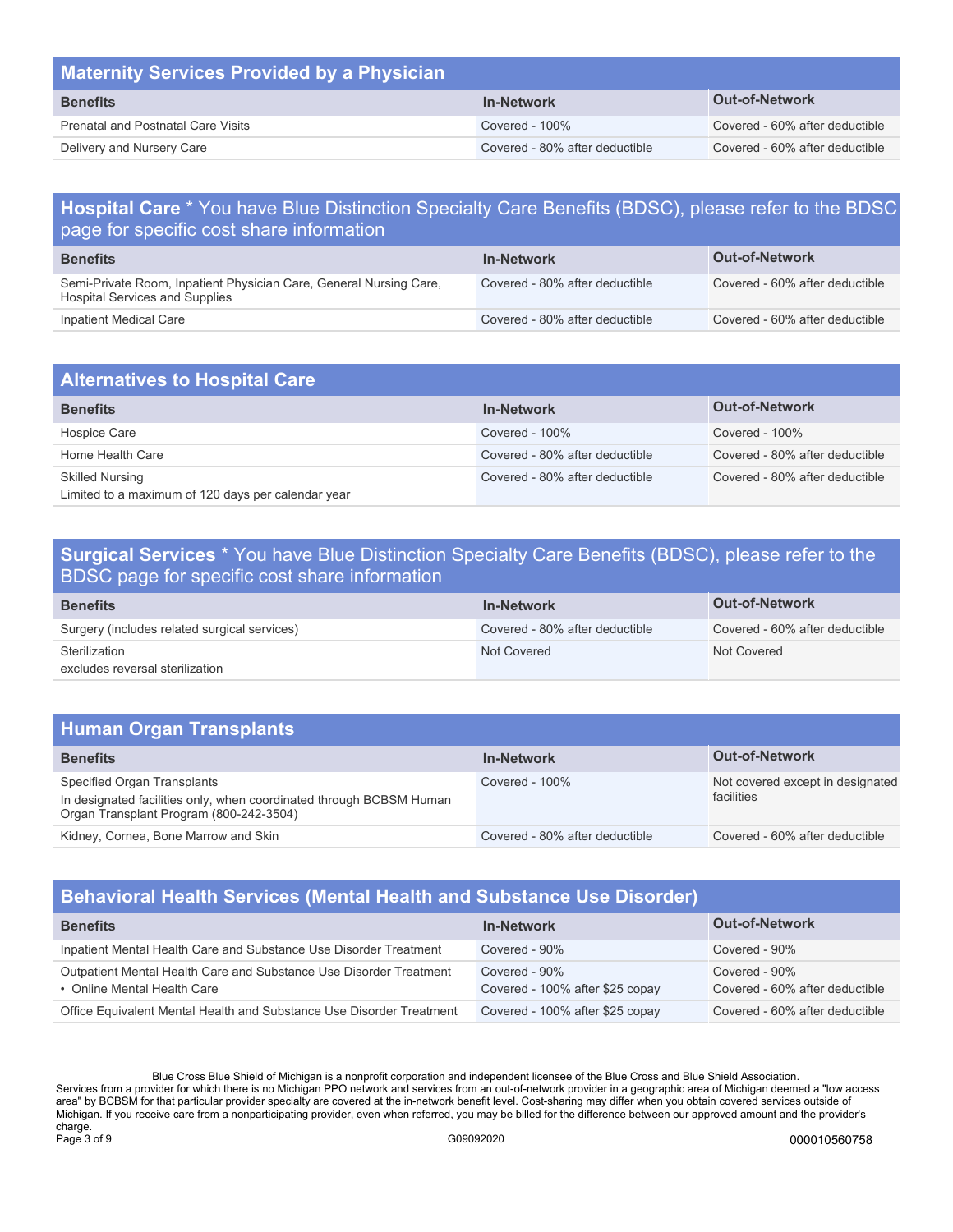| Autism Spectrum Disorders, Diagnoses and Treatment - Up to and including age 18                                                                                                                             |                                |                                |  |
|-------------------------------------------------------------------------------------------------------------------------------------------------------------------------------------------------------------|--------------------------------|--------------------------------|--|
| <b>Benefits</b>                                                                                                                                                                                             | <b>In-Network</b>              | <b>Out-of-Network</b>          |  |
| Applied Behavioral Analysis (ABA)<br>Pre-authorization required                                                                                                                                             | Covered - 80% after deductible | Covered - 60% after deductible |  |
| <b>Note:</b> Diagnosis of an autism spectrum disorder and a treatment<br>recommendation for ABA services must be obtained by an approved<br>autism evaluation center (AAEC) prior to seeking ABA treatment. |                                |                                |  |
| Physical, Occupational and Speech Therapy<br>Physical, Occupational and Speech therapy with an autism diagnosis is<br>unlimited                                                                             | Covered - 80% after deductible | Covered - 60% after deductible |  |
| <b>Nutritional Counseling</b>                                                                                                                                                                               | Covered - 80% after deductible | Covered - 60% after deductible |  |

| <b>Other Covered Services</b>                                                                  |                                 |                                |
|------------------------------------------------------------------------------------------------|---------------------------------|--------------------------------|
| <b>Benefits</b>                                                                                | <b>In-Network</b>               | <b>Out-of-Network</b>          |
| Cardiac Rehabilitation                                                                         | Covered - 80% after deductible  | Covered - 60% after deductible |
| <b>Chiropractic Spinal Manipulation</b><br>Limited to a maximum of 24 visits per calendar year | Covered - 100% after \$25 copay | Covered - 60% after deductible |
| Durable Medical Equipment                                                                      | Covered - 80% after deductible  | Covered - 80% after deductible |
| Prosthetic and Orthotic Devices                                                                | Covered - 80% after deductible  | Covered - 80% after deductible |
| <b>Private Duty Nursing Care</b>                                                               | Covered - 50%                   | Covered - 50% after deductible |
| Allergy Testing and Therapy                                                                    | Covered - $100\%$               | Covered - 60% after deductible |

| <b>Therapy Services</b>                   |                                |                                |
|-------------------------------------------|--------------------------------|--------------------------------|
| <b>Benefits</b>                           | <b>In-Network</b>              | <b>Out-of-Network</b>          |
| Physical, Occupational and Speech Therapy | Covered - 80% after deductible | Covered - 60% after deductible |

# **Blue Distinction Specialty Care**

**Blue Distinction Centers** identifies facilities that demonstrate proven expertise in delivering safe, effective, high-quality care for select specialty procedures.

**Blue Distinction Centers+** are Blue Distinction Centers that are also recognized for their expertise and cost-efficiency in delivering safe, effective, highquality specialty care.

| <b>Specialty</b>         | <b>BDC Plus Center</b> | <b>BDC Center</b>   | <b>In-Network</b>   | <b>Out-of-Network</b> |
|--------------------------|------------------------|---------------------|---------------------|-----------------------|
| <b>Bariatric Surgery</b> | Covered - 80% after    | Covered - 80% after | Covered - 60% after | Covered - 60% after   |
|                          | deductible             | deductible          | deductible          | deductible            |

Blue Cross Blue Shield of Michigan is a nonprofit corporation and independent licensee of the Blue Cross and Blue Shield Association. Services from a provider for which there is no Michigan PPO network and services from an out-of-network provider in a geographic area of Michigan deemed a "low access area" by BCBSM for that particular provider specialty are covered at the in-network benefit level. Cost-sharing may differ when you obtain covered services outside of Michigan. If you receive care from a nonparticipating provider, even when referred, you may be billed for the difference between our approved amount and the provider's charge.<br>Page 4 of 9 Page 4 of 9 G09092020 000010560758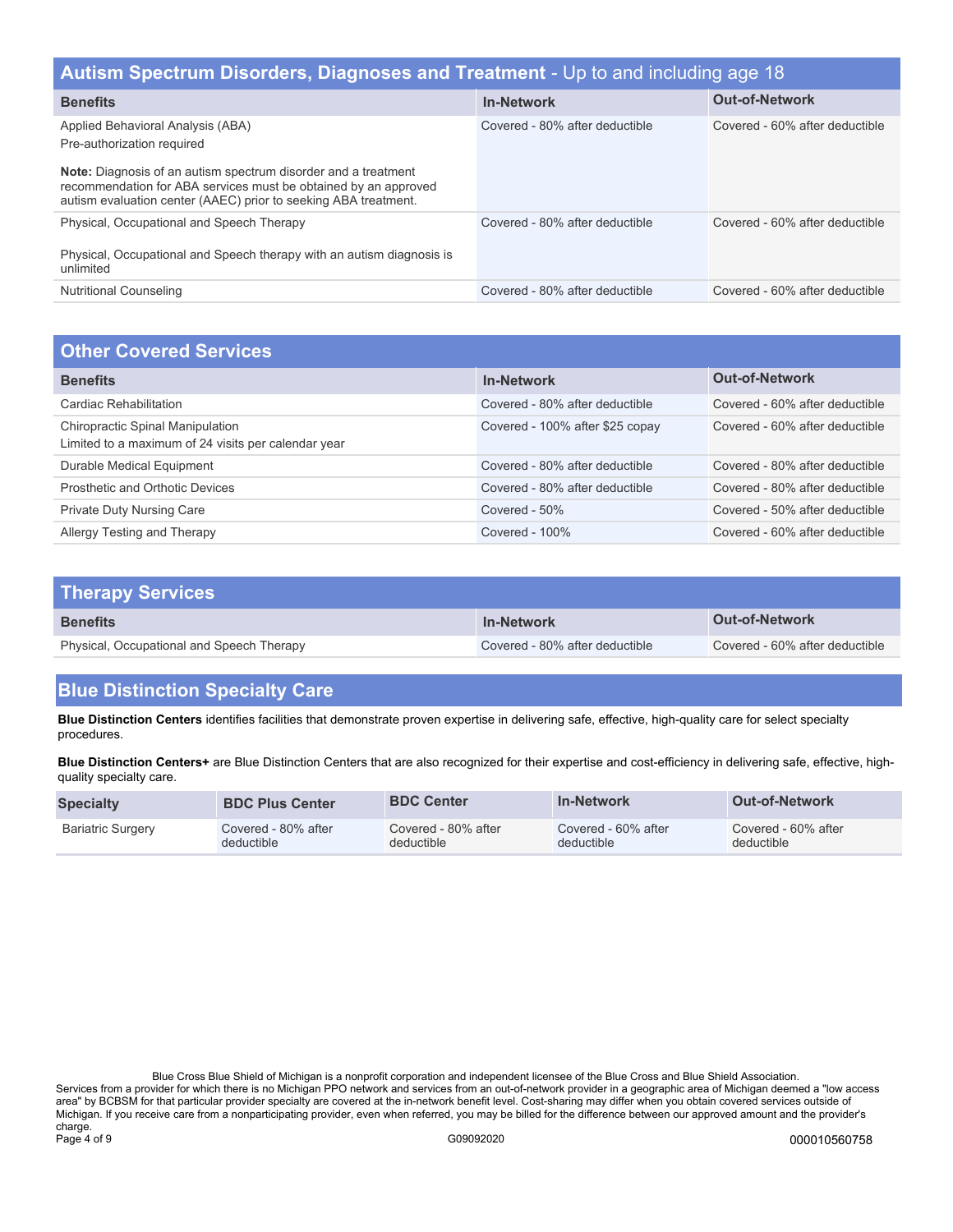

## **Michigan Catholic Conference Group Number: 71755 Package Code(s): 080 Section Code(s): 1000 Hearing Care Coverage Effective Date: 01/01/2018 Benefits-at-a-glance**

This is intended as an easy-to-read summary and provides only a general overview of your benefits. It is not a contract. Additional limitations and exclusions may apply. Payment amounts are based on BCBSM's approved amount, less any applicable deductible and/or copay. If there is a discrepancy between this Benefits-at-a-Glance and any applicable plan document, the plan document will control.

BCBSM provides administrative claims services only. Your employer or plan sponsor is financially responsible for claims.

### **Covered services**

**To be payable, hearing care benefits must be received from a participating provider and in the order listed.** 

| <b>Benefits</b>                                                                                                        | <b>Participating Provider</b> | <b>Non-Participating Provider</b> |
|------------------------------------------------------------------------------------------------------------------------|-------------------------------|-----------------------------------|
| <b>Frequency Limitation</b>                                                                                            | Once every 36 months          |                                   |
| Audiometric Exam                                                                                                       | Covered - 100%                | Not Covered                       |
| Hearing Aid Evaluation                                                                                                 | Covered - $100\%$             | Not Covered                       |
| Hearing Aid                                                                                                            | Covered - $100\%$             | Not Covered                       |
| Member may be responsible for the difference in cost between our<br>approved amount and the charge of the hearing aid. |                               |                                   |
| <b>Hearing Aid Conformity Test</b>                                                                                     | Covered - $100\%$             | Not Covered                       |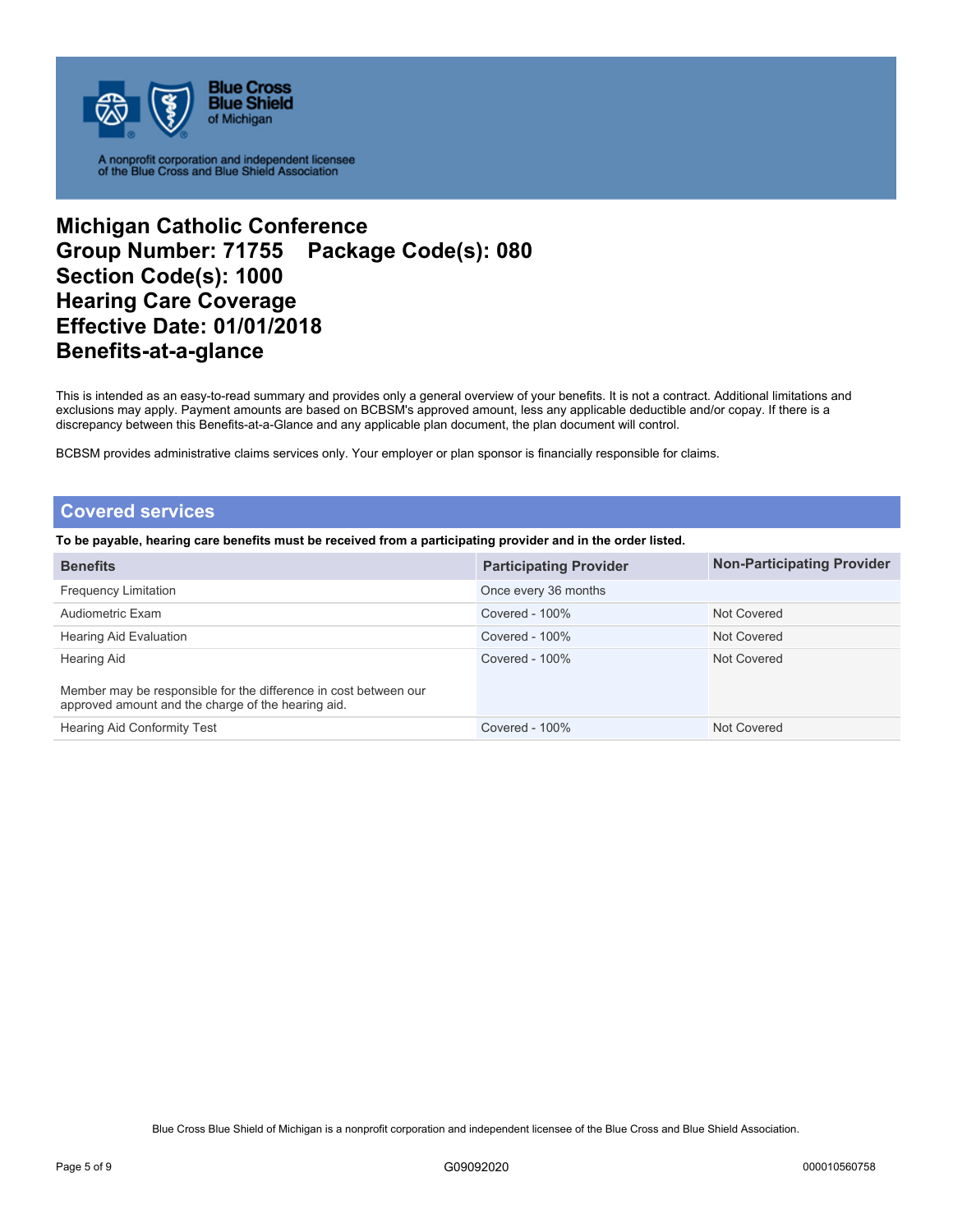

## **Michigan Catholic Conference Group Number: 71755 Package Code(s): 080 Section Code(s): 1000 Prescription Drugs Effective Date: 01/01/2021 Benefits-at-a-glance**

This is intended as an easy-to-read summary and provides only a general overview of your benefits. It is not a contract. Additional limitations and exclusions may apply. Payment amounts are based on BCBSM's approved amount, less any applicable deductible and/or copay. If there is a discrepancy between this Benefits-at-a-Glance and any applicable plan document, the plan document will control.

BCBSM provides administrative claims services only. Your employer or plan sponsor is financially responsible for claims.

Your prescription drug copays, including mail order copays, may be subject to the same annual out-of-pocket maximum required under your medical coverage.

| Member's responsibility (copays and coinsurance amounts)                                                                                                                                                                                                                                                                                                   |                                                                                                                                                                                                                                                                                                                                                                                                                    |
|------------------------------------------------------------------------------------------------------------------------------------------------------------------------------------------------------------------------------------------------------------------------------------------------------------------------------------------------------------|--------------------------------------------------------------------------------------------------------------------------------------------------------------------------------------------------------------------------------------------------------------------------------------------------------------------------------------------------------------------------------------------------------------------|
| <b>Benefits</b>                                                                                                                                                                                                                                                                                                                                            | Coverage                                                                                                                                                                                                                                                                                                                                                                                                           |
| Out of Pocket Maximum                                                                                                                                                                                                                                                                                                                                      | \$5,100 per individual<br>\$10,700 per family                                                                                                                                                                                                                                                                                                                                                                      |
| Retail - 30 day supply                                                                                                                                                                                                                                                                                                                                     | \$7 copay - Generic drugs<br>\$30 copay - Preferred brand drugs<br>\$50 copay - Non-Preferred brand drugs<br>Prescriptions and refills obtained from a non-network pharmacy are<br>reimbursed at 75% of the approved amount, less the member's copay.                                                                                                                                                              |
| Retail and Mail Order - 90 day supply                                                                                                                                                                                                                                                                                                                      | \$14 copay - Generic drugs<br>\$60 copay - Preferred brand drugs<br>\$100 copay - Non-Preferred brand drugs                                                                                                                                                                                                                                                                                                        |
| Specialty Drugs - 30 day supply<br><b>Exclusive Specialty Network:</b> We only cover specialty drugs when obtained<br>from our exclusive specialty pharmacy network. Covered drugs will be subject<br>to the member's cost-share requirements. If a member obtains specialty drugs<br>from any other provider, they may be responsible for the total cost. | Retail:<br>\$7 copay - Generic drugs<br>\$30 copay - Preferred brand drugs<br>\$50 copay - Non-Preferred brand drugs<br>Mail Order:<br>\$14 copay - Generic drugs<br>\$60 copay - Preferred brand drugs<br>\$100 copay - Non-Preferred brand drugs<br>Members are restricted to a 30 day supply at both retail and mail order<br>and certain specialty drugs are limited to only a 15 day supply for each<br>fill. |
| Adult and childhood select preventive immunizations as recommended by the<br>USPSTF, ACIP, HRSA or other sources as recognized by BCBSM that are in<br>compliance with the provisions of the PPACA                                                                                                                                                         | Covered - 100%                                                                                                                                                                                                                                                                                                                                                                                                     |
| <b>Additional Services</b>                                                                                                                                                                                                                                                                                                                                 |                                                                                                                                                                                                                                                                                                                                                                                                                    |
| Oral and Injectable Contraceptives                                                                                                                                                                                                                                                                                                                         | <b>Not Covered</b>                                                                                                                                                                                                                                                                                                                                                                                                 |
| <b>Smoking Cessation Drugs</b>                                                                                                                                                                                                                                                                                                                             | Covered                                                                                                                                                                                                                                                                                                                                                                                                            |
| <b>Weight Loss Drugs</b>                                                                                                                                                                                                                                                                                                                                   | Covered                                                                                                                                                                                                                                                                                                                                                                                                            |

Blue Cross Blue Shield of Michigan is a nonprofit corporation and independent licensee of the Blue Cross and Blue Shield Association.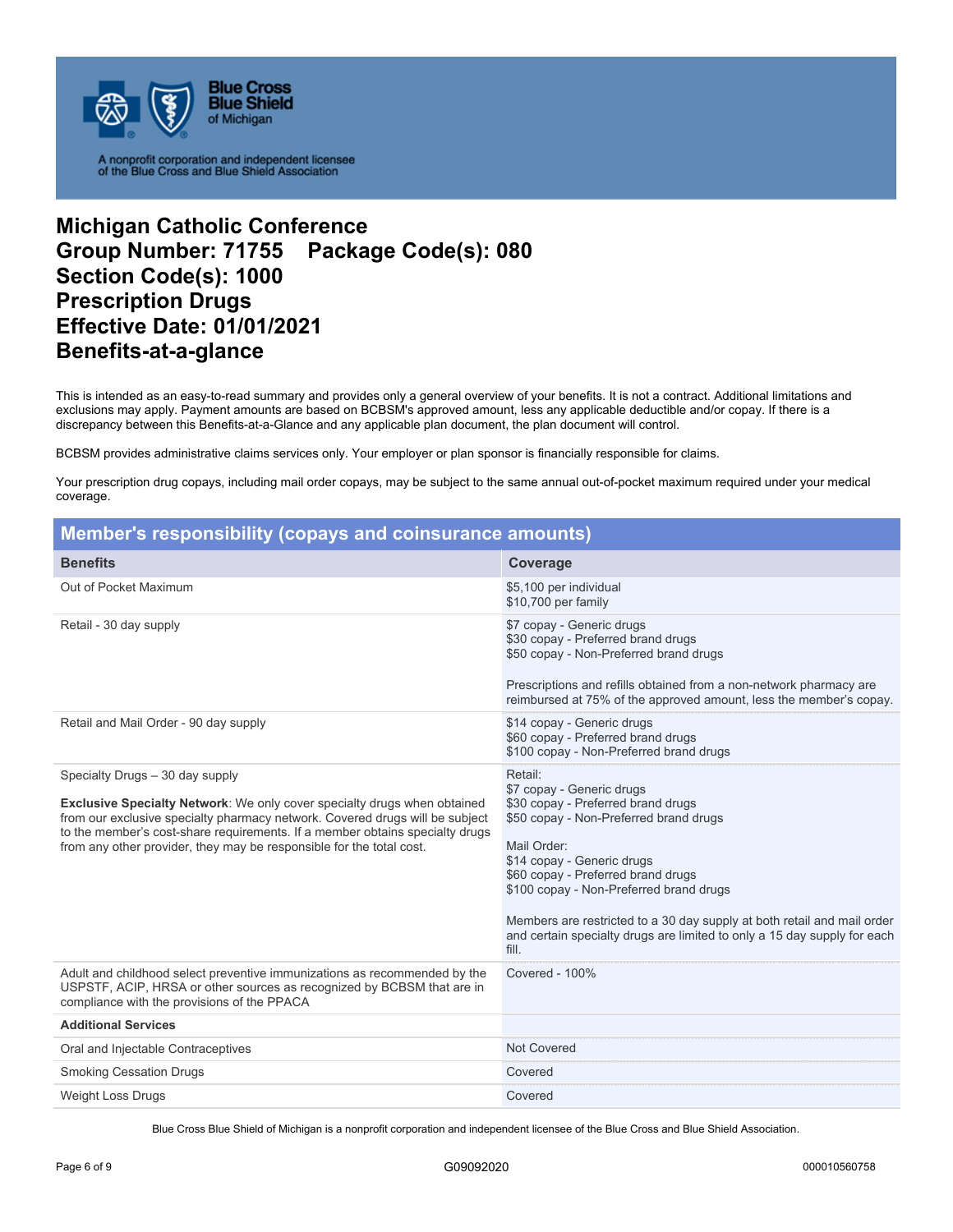| <b>Benefits</b>          | Coverage                                                                                                                                                                                                                                                                                                                                               |
|--------------------------|--------------------------------------------------------------------------------------------------------------------------------------------------------------------------------------------------------------------------------------------------------------------------------------------------------------------------------------------------------|
| <b>Impotency Drugs</b>   | Covered                                                                                                                                                                                                                                                                                                                                                |
| <b>Infertility Drugs</b> | Not Covered                                                                                                                                                                                                                                                                                                                                            |
| <b>Diabetic Supplies</b> | Includes:<br>Select Diabetes Glucose Monitor:<br>\$30 copay<br>Needles/Syringes - Covered at 100% if an injectable prescription drug<br>was filled within the last 120 days under the BCBSM Rx benefit<br>Retail Test Strips and Lancets:<br>\$7 copay - Generic drugs<br>\$30 copay - Preferred brand drugs<br>\$50 copay - Non-Preferred brand drugs |
|                          | Mail Order Test Strips and Lancets:<br>\$14 copay - Generic drugs<br>\$60 copay - Preferred brand drugs<br>\$100 copay - Non-Preferred brand drugs                                                                                                                                                                                                     |

Blue Cross Blue Shield of Michigan is a nonprofit corporation and independent licensee of the Blue Cross and Blue Shield Association.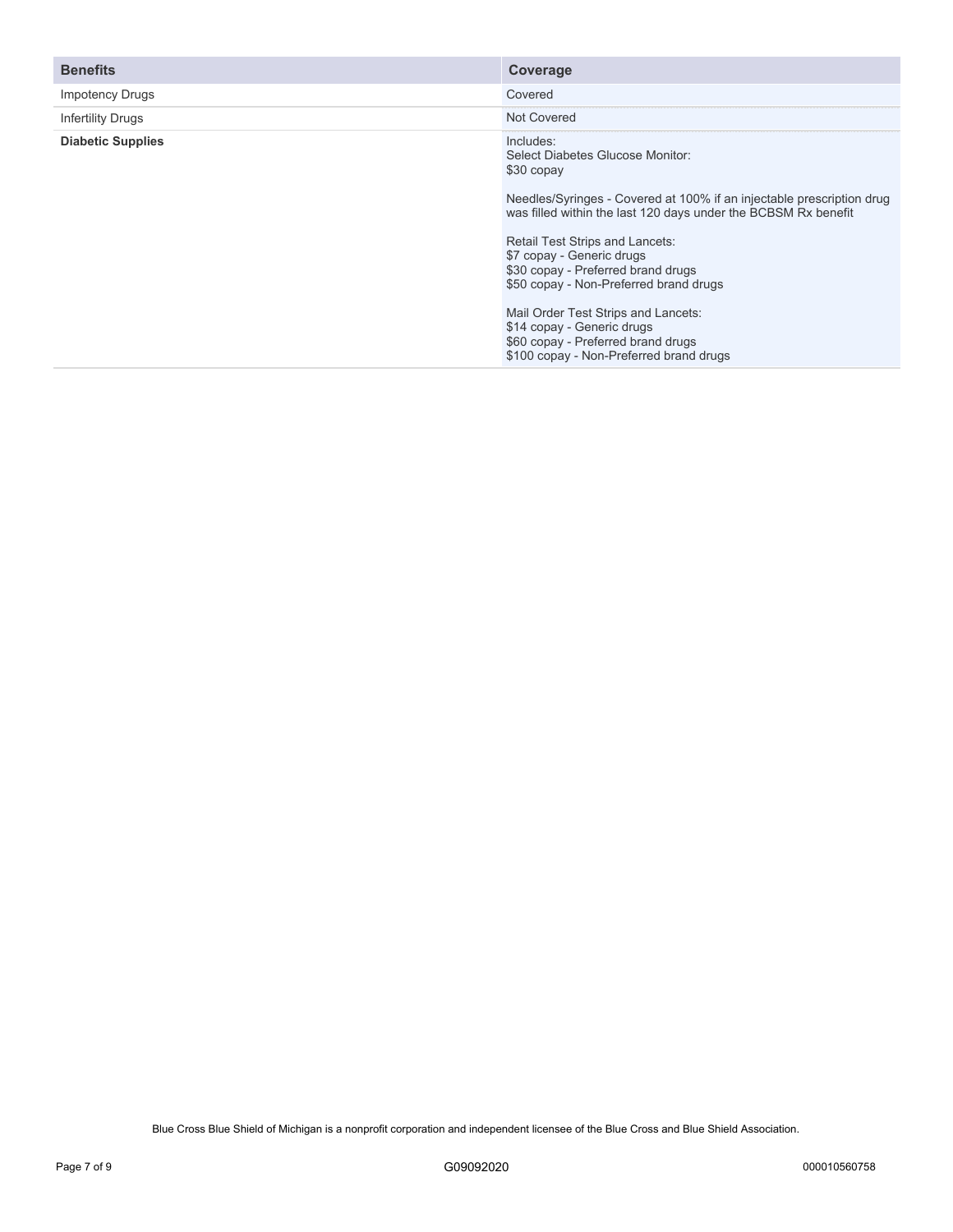

## **Michigan Catholic Conference Group Number: 71755 Package Code(s): 080 Section Code(s): 1000 Vision Coverage - Blue Signature VSP Exam Only Effective Date: 01/01/2021 Benefits-at-a-glance**

This is intended as an easy-to-read summary and provides only a general overview of your benefits. It is not a contract. Additional limitations and exclusions may apply. Payment amounts are based on BCBSM's approved amount, less any applicable deductible and/or copay. If there is a discrepancy between this Benefits-at-a-Glance and any applicable plan document, the plan document will control.

BCBSM provides administrative claims services only. Your employer or plan sponsor is financially responsible for claims.

Blue Vision benefits are provided by Vision Service Plan (VSP), the largest provider of vision care in the nation. VSP is an independent company providing vision benefit services for Blues members. To find a VSP doctor, call **1-800-877-7195** or log on to the VSP Web site at **vsp.com**.

#### **Value added discounts**

Laser VisionCare<sup>sM</sup> – VSP has contracted with many of the nation's finest laser surgery facilities and doctors, offering you a discount off PRK and LASIK surgeries, available through contracted laser centers. Visit VSP's Web site at **vsp.com** to learn more about this exciting program. **Prescription glasses** – Your plan provides unlimited use of the 20 percent discount on glasses as long as an eye exam has been performed in the last 12 months.

**Contact lenses** – VSP also offers valuable savings on annual supplies of certain brands of contacts. Visit **vsp.com** or ask your doctor for details.

#### **Locating your VSP network doctor**

When you obtain services from a VSP network doctor, you get the most value from your VSP benefit. VSP offers two convenient ways to locate a VSP doctor near your home or office, or to verify your doctor is a VSP network doctor:

• Visit the VSP Web site at **vsp.com** 

#### • Call VSP Member Services at **1-800-877-7195**

| <b>Member's responsibility (copayments)</b> |                           |                                             |
|---------------------------------------------|---------------------------|---------------------------------------------|
| <b>Benefits</b>                             | <b>VSP Network Doctor</b> | <b>Non-VSP Provider</b>                     |
| Eye Exam                                    | \$25 copay                | Reimbursement up to \$35 less<br>\$25 copay |
| Lenses and/or frames                        | Not applicable            | Not applicable                              |

| <b>Eye exams</b>                                                                                                                                                                              |                           |                                                       |
|-----------------------------------------------------------------------------------------------------------------------------------------------------------------------------------------------|---------------------------|-------------------------------------------------------|
| <b>Benefits</b>                                                                                                                                                                               | <b>VSP Network Doctor</b> | <b>Non-VSP Provider</b>                               |
| Complete eye exam by an ophthalmologist or optometrist. The exam<br>includes refraction, glaucoma testing and other tests necessary to<br>determine the overall visual health of the patient. | Covered - \$25 copay      | Covered - reimbursement up to<br>\$35 less \$25 copay |
|                                                                                                                                                                                               | Once every 12 months      |                                                       |

Blue Cross Blue Shield of Michigan is a nonprofit corporation and independent licensee of the Blue Cross and Blue Shield Association.